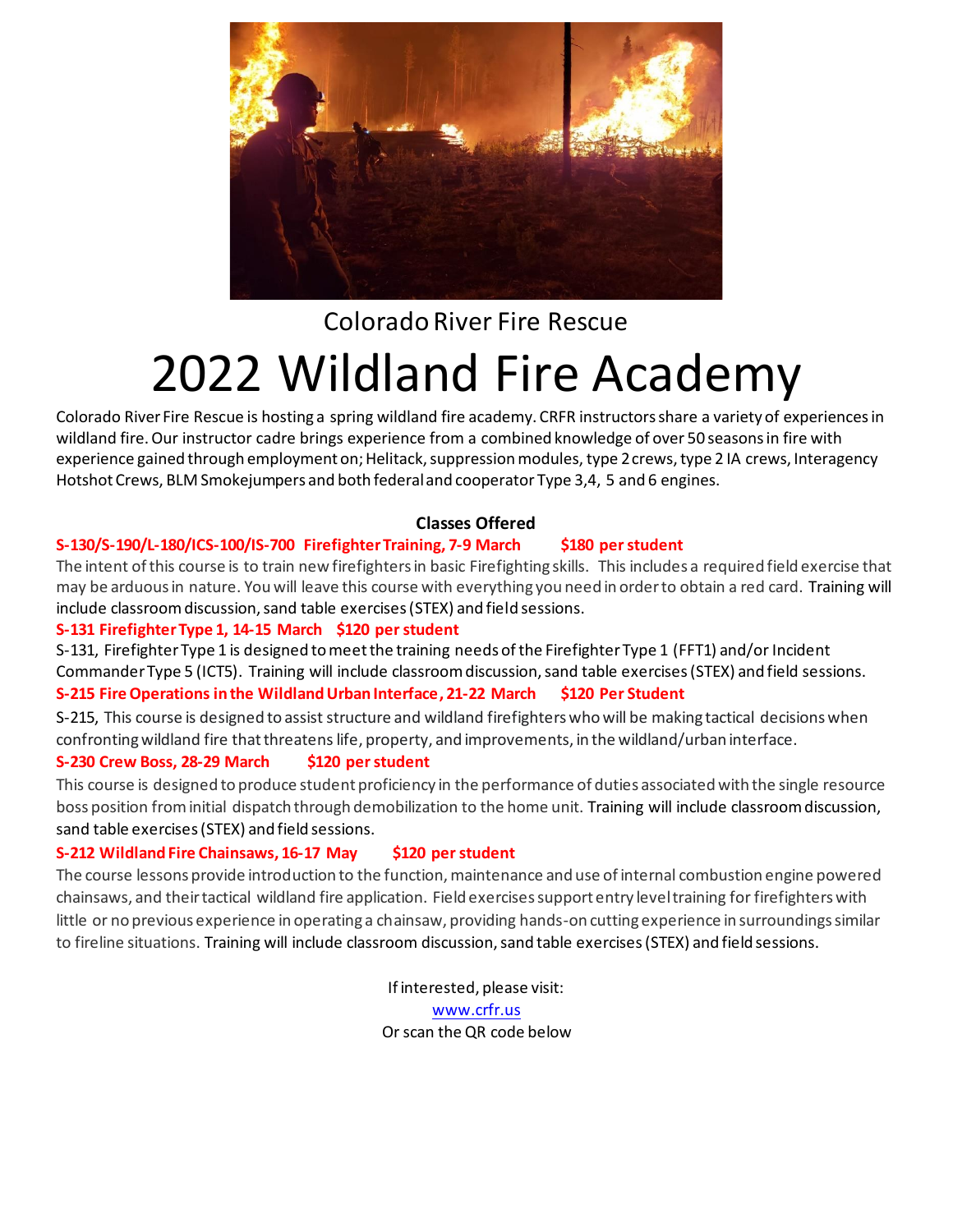# **S-130/S-190/L-180/ICS-100/IS-700 Firefighter Training, 7-9 March Enrollment closes 25 February 2022 \$180 per student**

#### **Description**

The intent of this course is to train new firefighters in basic Firefighting skills. This includes a required field exercise that may be arduous in nature. You will leave this course with everything you need in order to obtain a red card. Training will include classroom discussion, sand table exercises (STEX) and field sessions.

#### **Objectives**

- Describe the purpose of the Standard Firefighting Orders and Watch Out Situations.
- Describe what the Lookouts, Communications, Escape Routes, and Safety Zones (LCES) system is and how it relates to the Standard Firefighting Orders.
- Describe the various communication methods and tools used for collecting, producing, and distributing information.
- Describe the standards, tools and equipment, and various methods used in fireline construction.
- Describe the methods for extinguishing a fire with or without the use of water.
- Demonstrate the ability to construct fireline to required standards using various methods, tools and equipment, and techniques.

#### **Target Group**

Personnel desiring to be qualified as entry-level firefighters and support personnel.

#### **Prerequisite Qualifications and Training**

Successful completion of [S-190,](https://www.nwcg.gov/publications/training-courses/s-190) Introduction to Wildland Fire Behavior.

# **S-131 Firefighter Type 1, 14-15 March 2022**

# **Enrollment closes 4 March 2022 \$120 per student**

#### **Description**

S-131, Firefighter Type 1 is designed to meet the training needs of the Firefighter Type 1 [\(FFT1\)](https://www.nwcg.gov/positions/fft1) and/or Incident Commander Type 5 [\(ICT5\).](https://www.nwcg.gov/positions/ict5) Topics include [operational leadership,](https://www.nwcg.gov/wfldp)

communications[, LCES,](https://www.nwcg.gov/sites/default/files/wfldp/docs/lces-gleason.pdf) and [tactical decision-making.](https://www.nwcg.gov/wfldp/toolbox/tdgs) Training will include classroom discussion, sand table exercises (STEX) and field sessions.

# **Objectives**

- Identify position responsibilities and demonstrate the ability to apply principles of Operational Leadership found in the *Incident Response Pocket Guide (IRPG)*, [PMS 461.](https://www.nwcg.gov/publications/461)
- Describe how to incorporate and maintain open lines of communication with appropriate personnel.
- Identify Look Up, Down and Around indicators, and demonstrate the ability to apply the components of Lookouts, Communications, Escape Routes, and Safety Zones (LCES) as described in the *[IRPG](https://www.nwcg.gov/publications/461)*.
- Demonstrate the ability to apply tactical decision-making procedures.

#### **Target Group**

Personnel desiring to be qualified as Firefighter Type 1 [\(FFT1\)](https://www.nwcg.gov/positions/fft1) and/or Incident Commander Type 5 [\(ICT5\)](https://www.nwcg.gov/positions/ict5). **Prerequisite Qualifications and Training**

Students must be qualified as Firefighter Type 2 (FFT2).

# **S-215 Fire Operations in the Wildland Urban Interface, 21-22 March 2022 Enrollment closes 11 March 2022 \$120 per student**

#### **Description**

S-215, This course is designed to assist structure and wildland firefighters who will be making tactical decisions when confronting wildland fire that threatens life, property, and improvements, in the wildland/urban interface.

#### **Objectives**

 Operate safely and effectively in a wildland urban interface incident by using situation awareness, performing structure triage, using pre-planning tools, having a basic understanding of fire behavior, and using strategy and tactics unique to the wildland urban interface environment.